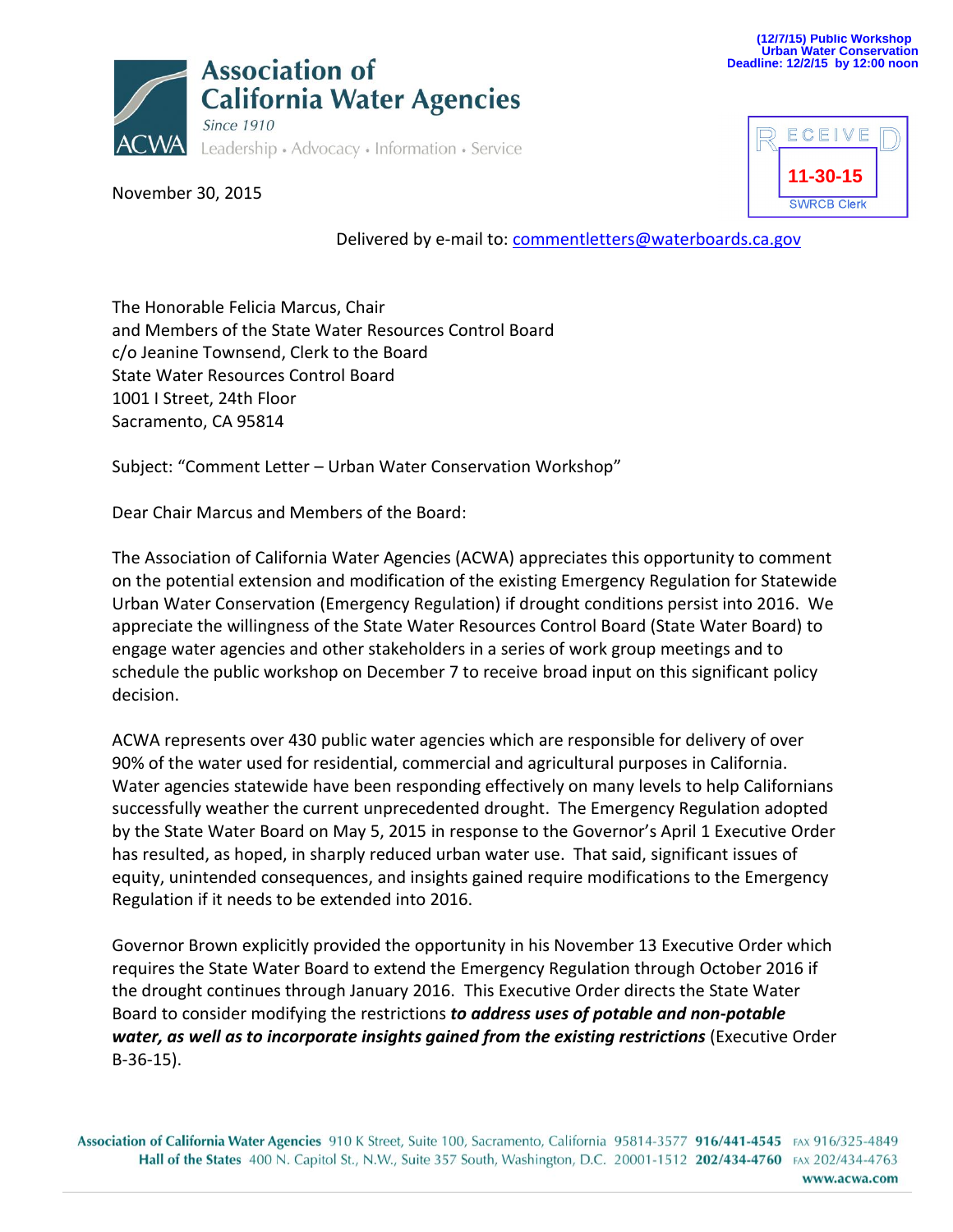The Honorable Felicia Marcus, Chair Page 2 of 8 November 30, 2015

ACWA appreciates that the State Water Board staff had solicited proposals for such modifications at the end of the August 26 work group meeting. Immediately thereafter, several participating water agencies reached out to colleagues to form ad-hoc teams to develop topicspecific proposals intended to address several equity and water policy issues that have been the focus of widespread attention by water agencies statewide. The water agencies then refined these proposals and presented then at the State Water Board work group meeting on October 26. The proposals address the following issues:

- Climate Adjustment
- Growth Adjustment
- Recycled Water Adjustment
- Sustainable Supplies Credits (desalination, potable reuse, and conserved water transfers)
- **•** Groundwater Credits
- Regional Compliance Option

Each proposal was designed to 1) be complementary to the other proposals; 2) voluntary; 3) based on information submitted to the State Water Board that would be simple to evaluate; and 4) simple to administer. The effect would be to refine the Conservation Standards assigned to water agencies for the duration of the 2016 Emergency Regulation. These proposals are summarized by one-page fact sheets, which are attached to this letter. More detailed descriptions of each proposal have been previously submitted to the State Water Board and are posted, along with information about the work group process, on the ACWA website at [http://www.acwa.com/content/urban-water-conservation.](http://www.acwa.com/content/urban-water-conservation)

ACWA supports and endorses all of these proposals for the reasons that are described below under "Elements of the Existing Regulation that Should be Modified." The equity, sustainability and water policy considerations that these proposals were designed to address are recognized as serious concerns statewide. These proposals are widely supported by water agencies, and if they are used to make adjustment in the 2016 regulation, ACWA believes the result will substantially mitigate these concerns and help provide broader support for the Emergency Regulation.

### **Workshop Questions**

In order to help frame input, the notice for the December 7 workshop indicated that the State Water Board is interested in receiving public input on the following three questions:

- 1. What elements of the existing emergency regulation, if any, should be modified in an extended emergency regulation?
- 2. What additional data, if any, should the State Water Board be collecting through the emergency regulation and how should it be used?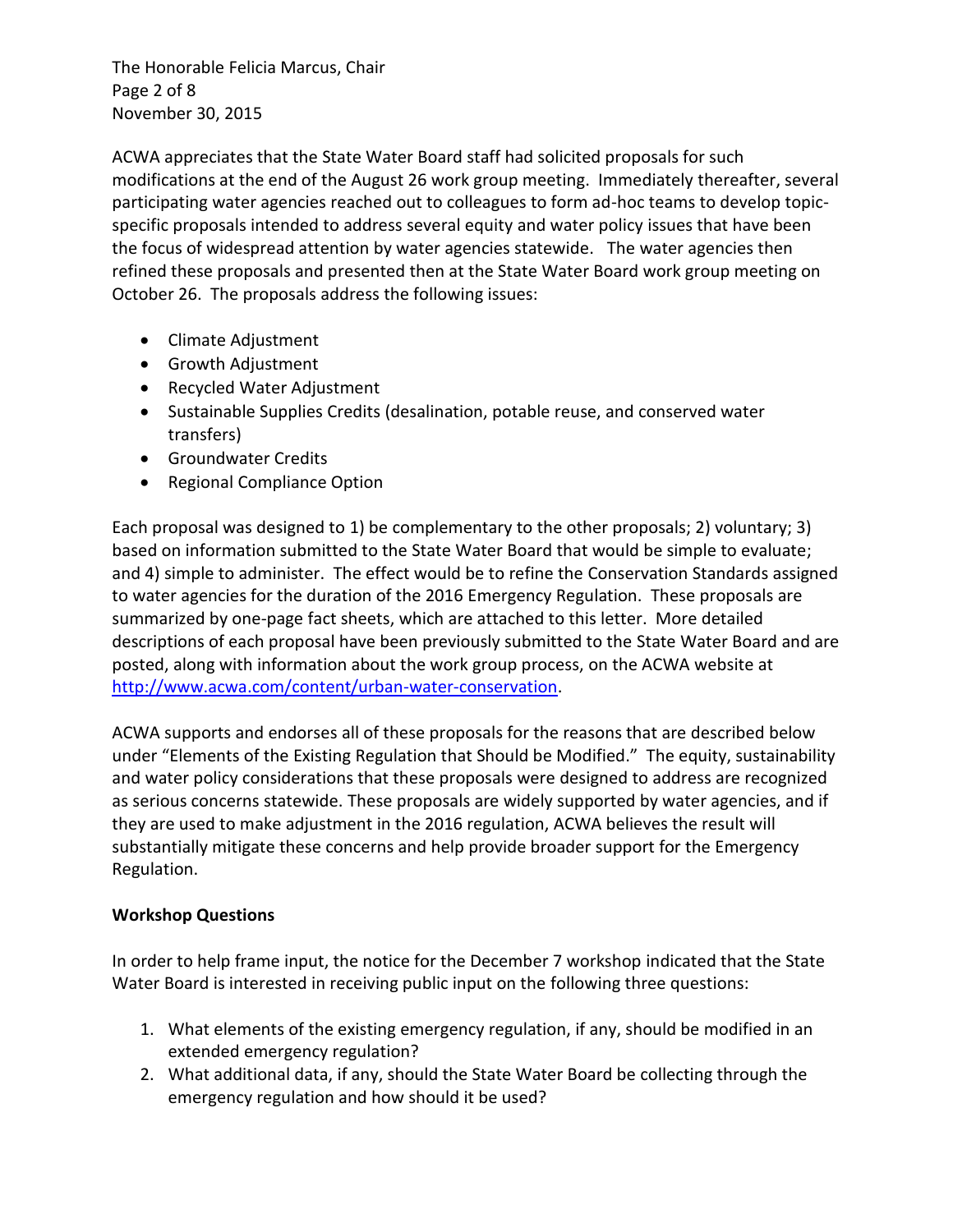The Honorable Felicia Marcus, Chair Page 3 of 8 November 30, 2015

> 3. How should the State Water Board account for precipitation after January 2016 in its implementation of any extension of the emergency regulation?

ACWA offers the following responses to these questions.

### **1. Elements of the Existing Regulation that Should be Modified**

ACWA recommends that the State Water Board modify the Emergency Regulation to incorporate adjustments to address widely recognized equity, sustainability and public policy considerations. The key modifications and supporting rationale are as follows:

### **a. Incorporate Proposals Developed by Water Agencies to Address Equity Issues in any Extension or Modification of the Emergency Regulation**

Although the 2015 Emergency Regulation has resulted in significant water savings statewide, achieving the mandatory 25 percent statewide reduction in potable water use so far, the results have been uneven and have been achieved at extremely high cost. Additionally, it is widely recognized that significant seasonal reductions in outdoor irrigation during the upcoming winter months will significantly reduce the total amount of water that Californian's are able to save and so will derail the efforts of many water agencies to meet their individual Conservation Standards. This, in turn, will probably undermine the cumulative statewide water use reduction results when the current Emergency Regulation expires on February 13, 2016.

The equity issues and sustainability concerns associated with the current Emergency Regulation are combined with significant public policy considerations, such as widespread and substantial water agency revenue losses, additional administrative and conservation program cost increases, adverse water user reactions to rate increases, and creation of a general disincentive for on-going local water supply reliability investments, and are all among "*insights gained"* that can, and should, be addressed in the 2016 Emergency Regulation.

With regard to water agency revenue losses and additional program cost increases, a recent survey by ACWA and the California Municipal Utilities Association has found that the Emergency Regulation is estimated to have a total financial impact (revenue losses and additional costs for conservation-related programs) of more than **\$500 million** for the 270 day period (June 2015-February 2016) for the 73 agencies that responded to the survey. If the survey responses are representative, total revenue impacts could amount to a combined total of more than **\$3 billion** for the over 400 water suppliers subject to the regulation. Additional revenue losses and added costs for wholesale agencies and water suppliers with fewer than 3,000 service connections are not included in that figure and would certainly drive the total significantly higher. State Water Board had estimated the Emergency Regulation would have a *total* combined fiscal impact of \$500 million statewide.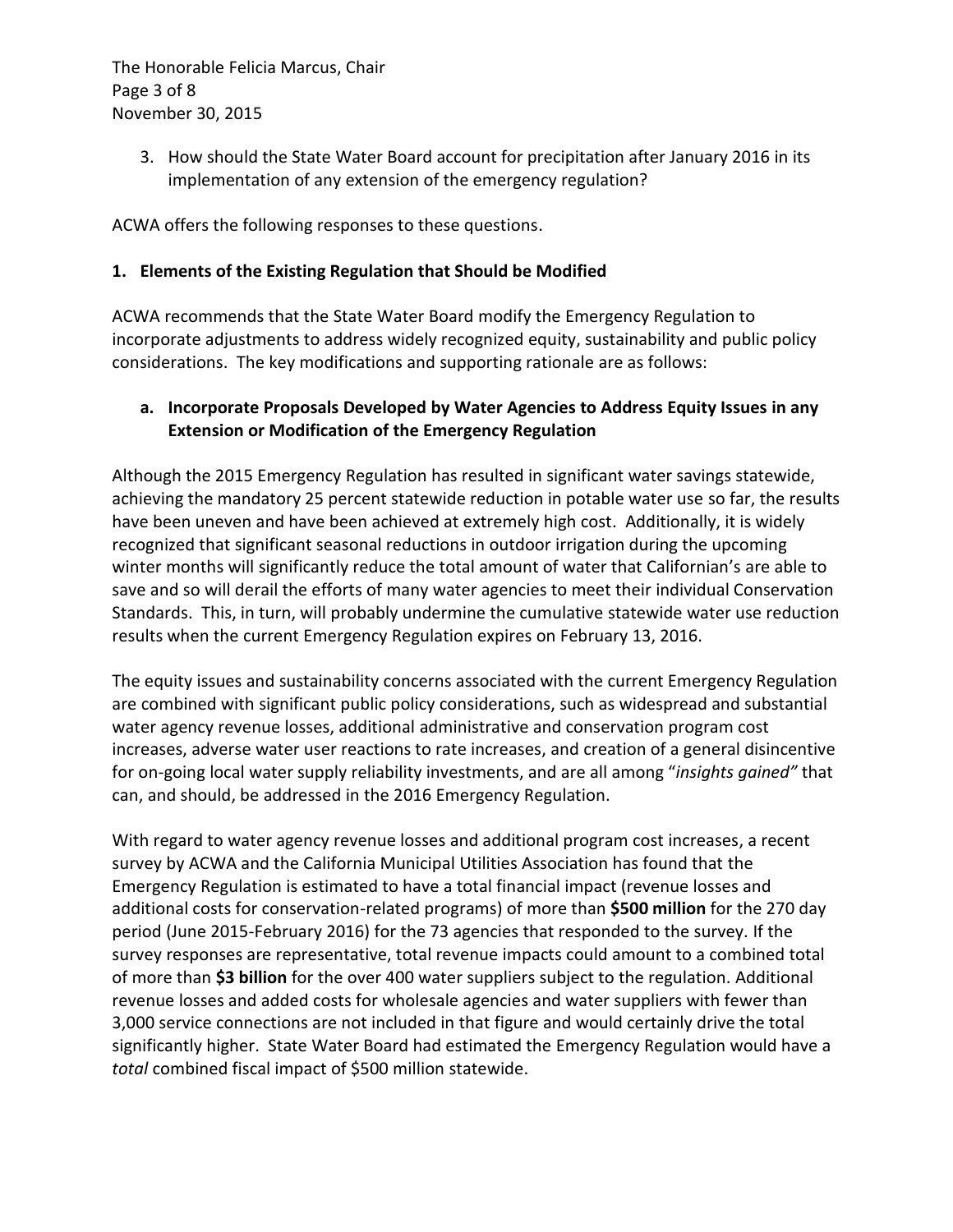The Honorable Felicia Marcus, Chair Page 4 of 8 November 30, 2015

This current level of financial impact is not sustainable for most water agencies. Although significant and sustained rate increases and drought surcharges are being widely implemented, these lost revenues mean that water agencies have that much less funding immediately available to maintain and upgrade their water systems, invest in local resources development and provide matching funds to secure grants under Proposition 1. Continued loss of revenues could affect the ability of agencies to maintain their systems and could begin to affect credit ratings for some agencies. The results of this survey are "eye-opening" and will be made available in writing and described in more detail during the December 7 workshop.

Clearly, the response in light of a possible continuation of the drought cannot be a return to "business as usual" for water use in California. But, an extension of the Emergency Regulation for 2016 needs to incorporate modifications to address insights gained from the existing restrictions.

**Climate Adjustment** – The climate adjustment proposal would be implemented by a one-time adjustment to the individual water agency's Conservation Standard calculated from the deviation between statewide and individual agency's evapotranspiration (ET) values for the months of July, August, and September 2014. For illustrative purposes the deviation has been calculated using the default ET values published by California Irrigation Management Information System (CIMIS) for the state's 18 climate zones, but for greater precision this adjustment should incorporate the individual agency's self-reported evapotranspiration (ET) values. The need for a climate adjustment is based fact that all plant materials, including socalled "California friendly" plants, **require additional water in more arid regions of the state than they require in more temperate locations**. The 2015 Conservation Standards were established based only on total water production relative to population but did not account for relative differences to geography, location, or climate. Establishing climate-based irrigation standards using ET is a key element of the state's Water Efficient Landscape Ordinance and is necessary to preserve the viability of established trees and shrubs as well as the "California friendly" landscapes, which are replacing non-functional lawns throughout the state. The cumulative effect of a making this climate adjustment would be to reduce the total conserved water statewide by less than 3 percent. This adjustment would go a long way to achieving fair water use reductions statewide. This proposal is summarized in an attached Fact Sheet and will be presented during the workshop.

**Growth Adjustment** – The growth adjustment would be calculated monthly based on new water service connections and associated increased demand added to the 2013 production baseline to create a new adjusted baseline for the individual water agencies that are experiencing growth. This adjustment is needed to address population and economic growth that has occurred since 2013 in some parts of the state. As the number of service connections has increased, these growth areas have had a functional increase in their Conservation Standard as they accommodate increasing water demand relative to the "steady-state" water agencies that have not experienced such growth. This impact is significant for those agencies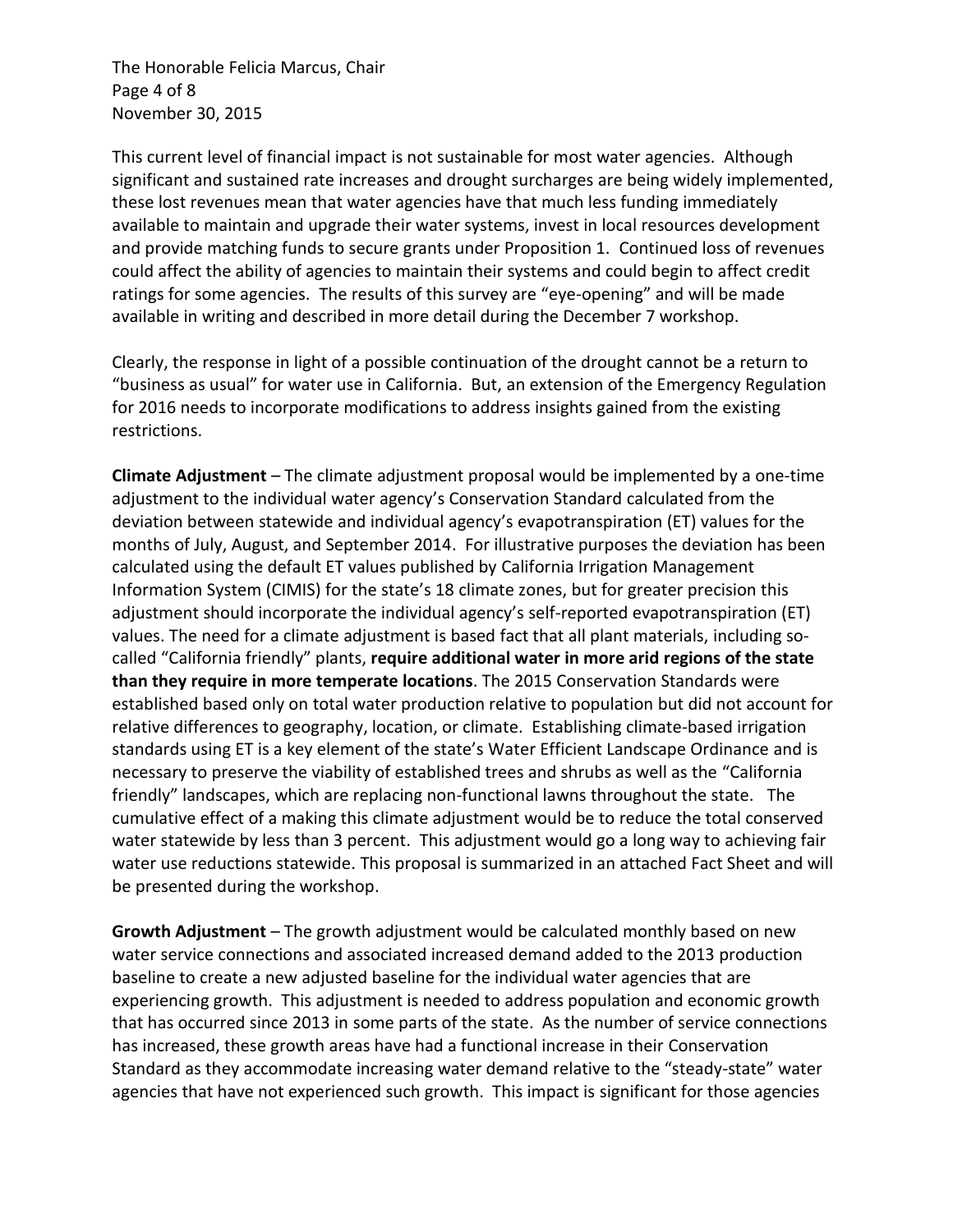The Honorable Felicia Marcus, Chair Page 5 of 8 November 30, 2015

experiencing such growth, and not addressing it is not equitable. But it can be rectified with no real adverse impact to Conservation Standards as described in the attached Fact Sheet and as will be described during the workshop.

**Recycled Water Adjustment** - The recycled water adjustment would be based on the proportion of potable water production to non-potable recycled water production, adjusting the monthly potable production number reported. This adjustment is needed for agencies that supply a substantial amount of recycled water for outdoor irrigation so as to avoid disproportionately penalizing an agency's potable water customers, resulting in a de-facto increase in the Conservation Standard for these agencies. Because non-potable water is not currently subject to the water use reduction requirement, agencies with a large proportion of their total outdoor irrigation served by non-potable recycled water (typically commercial, industrial and institutional customers) must currently demand greater water use reductions from (typically residential) potable water customers. Since recycled water production varies monthly, the adjustment would be subtracted from the monthly production for the agency and the adjusted number would be reported to the State Water Board. This proposal is summarized in an attached Fact Sheet and will be presented during the workshop.

**Sustainable Supplies Credits** - This proposal would allow water agencies to apply new supplies in combination with continued water conservation savings to achieve their Conservation Standard. This credit is needed to support on-going local water supply reliability investments as advocated in the California Water Action Plan. Water agencies should not be penalized for having planned and invested for dry times – this is exactly what they should be doing. Such actions have been critical to California's ability to weather this drought. New water supplies such as desalination, potable reuse, and conserved water transfers "bring more water to the table." Rather than imposing demand reduction measures without regard to such new supply investments that have been made at substantial cost in many communities to enhance water reliability and mitigate the impacts of drought, this credit would recognize such investments. It would also avoid a signal against such investments which are critical to water supply reliability. This proposal is summarized in an attached Fact Sheet and will be presented during the workshop.

**Groundwater Credits** – This proposal would allow agencies to designate water supplies associated with sustainable groundwater banking and conjunctive use projects in combination with continued water conservation savings to achieve their Conservation Standard. This credit is needed to support on-going local groundwater management investments that are advocated in the California Water Action Plan and which will be incorporated in Groundwater Sustainability Plans under the Sustainable Groundwater Management Act of 2014. Existing and "proven" groundwater supplies also "bring more water to the table" and should be incentivized as among the on-going investments that enhance local water reliability and mitigate the impacts of drought. This proposal would consider collective actions by multiple water providers in groundwater basins or subbasins and require projects to meet specified eligibility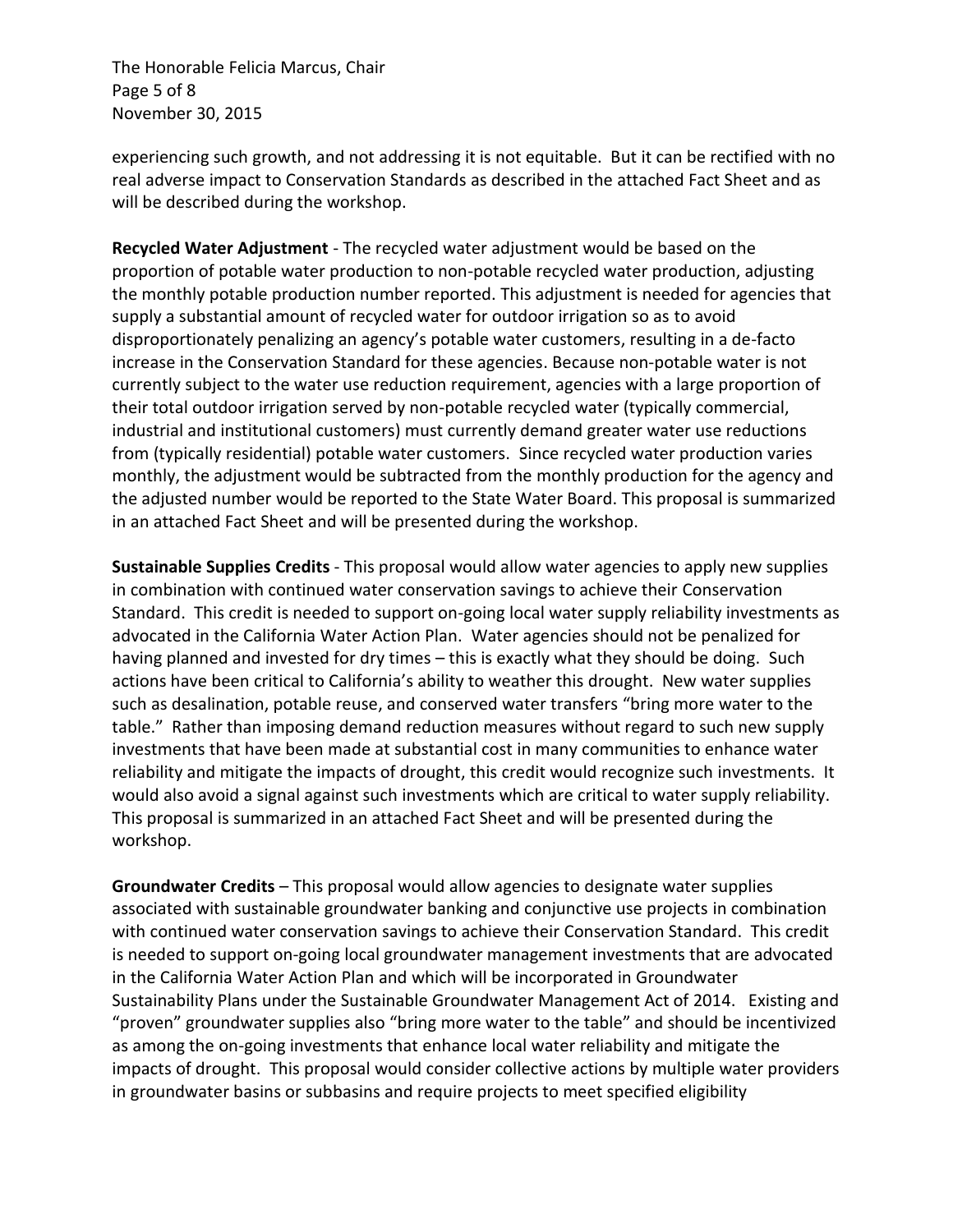The Honorable Felicia Marcus, Chair Page 6 of 8 November 30, 2015

requirements that are described in the attached Fact Sheet and which will be presented during the workshop.

### **b. Modify The Statewide 25 Percent Conservation Requirement**

The adjustment proposals described above are based on the key policy principle that the modifications to the Emergency Regulation should **not** result in raising the Conservation Standard for any water agency. The State Water Board established Conservation Standards for individual water agencies to achieve the statewide 25 percent reduction in potable water usage as required by the April 1 Executive Order, but these Conservation Standards now need to be adjusted to address the inequities and policy problems described above. Adjustments that unreasonably shift the burden between water agencies to achieve a pre-conceived outcome (such as the 25 percent goal) can be avoided by recalculating the total water production savings that can be achieved after application of the adopted adjustments and credits actually used for all water agencies affected by the regulation. Then a sustainable overall statewide target can be calculated and reported for the duration of the 2016 regulation, as is currently the case. The Governor's November 13, 2015 Executive Order does not specify a 2016 numeric conservation requirement for statewide reduction in urban potable water use, and it explicitly authorizes the State Water Board to make modifications. The State Water Board clearly has authority to impose a lower overall conservation requirement.

# **c. Add a Regional Compliance Option**

ACWA supports adding a Regional Compliance Option to the Emergency Regulation. The Regional Compliance Option was designed to achieve the same water savings as would be achieved by the participating individual water agencies. It would be based on voluntary participation by adjacent water agencies based on an existing structure of "regional alliances" as administered by the Department of Water Resources (DWR) to implement SB7X7 (2009). Proponents of a regional compliance option believe they could achieve significant administrative and public outreach efficiencies and could more effectively assist agencies that are struggling to meet their Conservation Standards. Individual agency compliance reporting would continue to be public, and success of the individual participating agencies would be key to success of the regional group. Several groups of water agencies in different parts of the state are interested in implementing this option. There is no downside risk to the State Water Board regulatory program to in offering this option, and it could empower water agencies to even greater regional conservation savings in 2016.

# **d. Add a "Rollover Credit" for 2015 Compliance Above Conservation Standard**

ACWA supports adding a "rollover credit" for individual water agencies that at the expiration of the 2015 regulation have water production savings that have exceeded exceeding their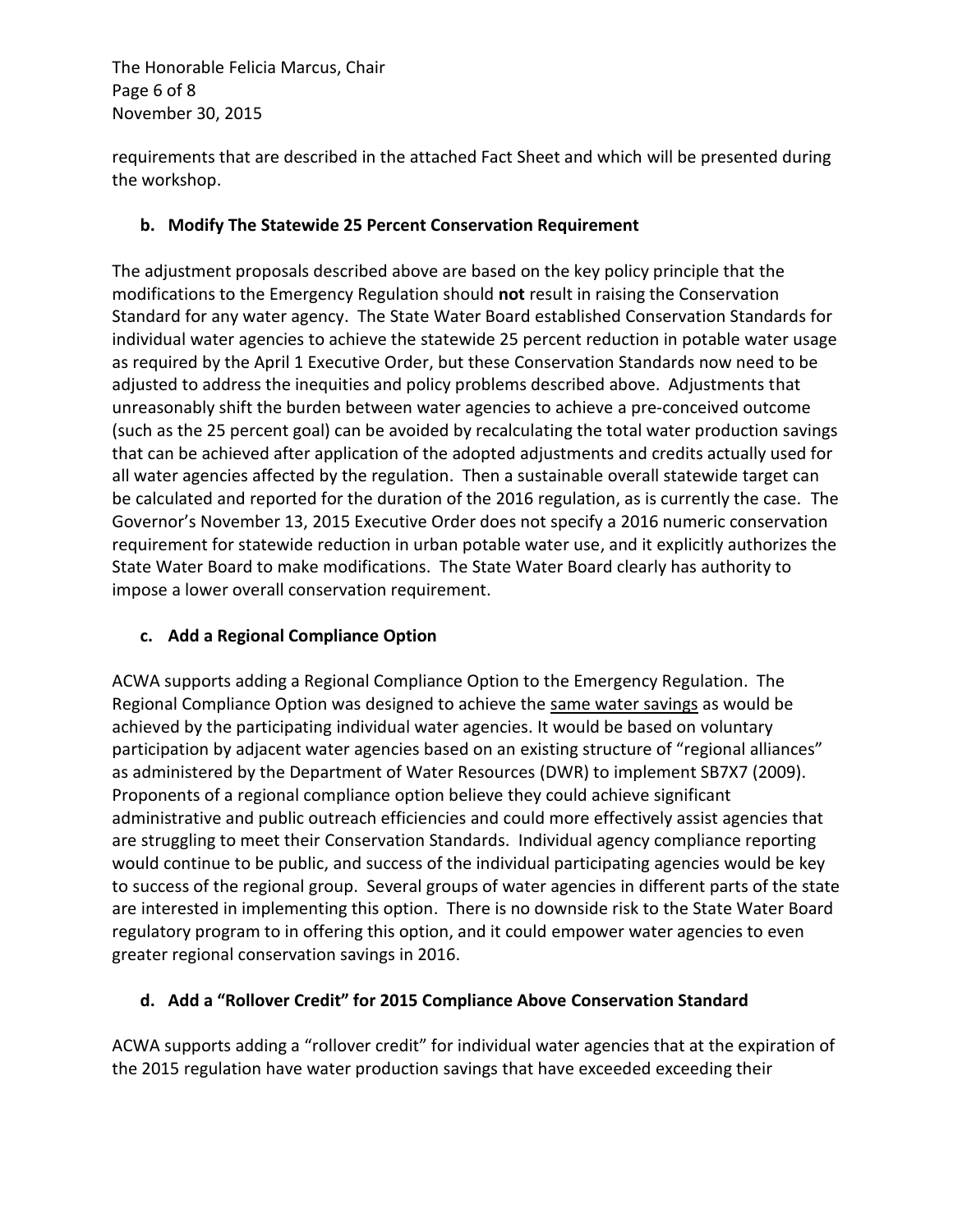The Honorable Felicia Marcus, Chair Page 7 of 8 November 30, 2015

Conservation Standard. This credit would be "rolled over" to the 2016 extension period and would apply to individual agency or regional compliance (assuming that this option is adopted).

#### **e. Retain Key Elements of The 2015 Regulation**

Several elements of the 2015 regulation that have been effective and well-administered should be retained in any 2016 extension, including:

- Agricultural Water Use Exclusion
- Four Percent Reserve Tier for Surface Storage
- Alternate Methods of Compliance

### **2. Additional Data**

There is no need to add additional data submittal requirements to the regulation, except as necessary to implement the proposed climate and growth adjustments (i.e. ET data and service connections data).

### **3. Accounting for Precipitation After January 2016**

The State Water Board should reduce the Conservation Standards or sunset the emergency regulation if precipitation levels or runoff projections on April 1 indicate that a drought emergency no longer exists. It is extremely important for the State Water Board and water agencies maintain credibility with California's water users regarding any demonstrable need for emergency conservation in the remaining months of 2016.

It may be possible and advisable to establish "triggers" for regions or individual agencies based on a nexus between the mandated Conservation Standard and current local water supply conditions. The State Board could scale back the applicable Conservation Standard for individual agencies when sufficient water supply as determined by reported water storage levels are sufficient to meet the region or agency needs.

We encourage the State Water Board to work closely with the Administration's Drought Management Team and staff of the DWR, and to collaborate with other water resources managers and ACWA, to consider how to structure this extremely important element of the 2016 Emergency Regulation.

#### **Long-Term Urban Water Conservation Policy**

The recommendations proposed in this comment letter are for adjustments to the Emergency Regulation for 2016, if an extension of the Emergency Regulation is necessary, but they should not be considered as directly applicable to a broader discussion on long-term urban water